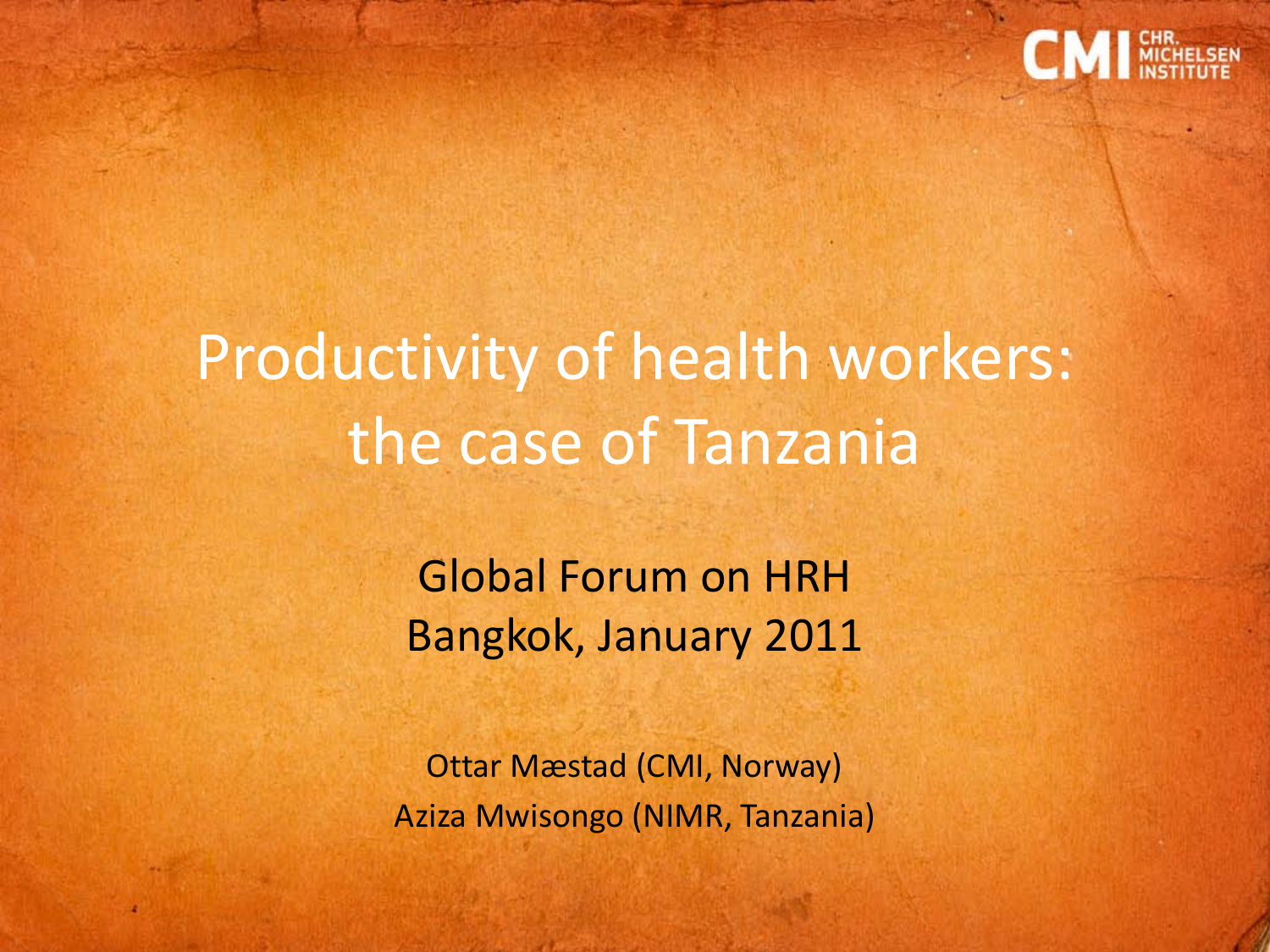

### What is productivity analysis?

• Measurement of outputs relative to inputs

*Inputs Outputs*

- Outputs: Number of patients
- Inputs: Finances (or health workers, equipment etc.)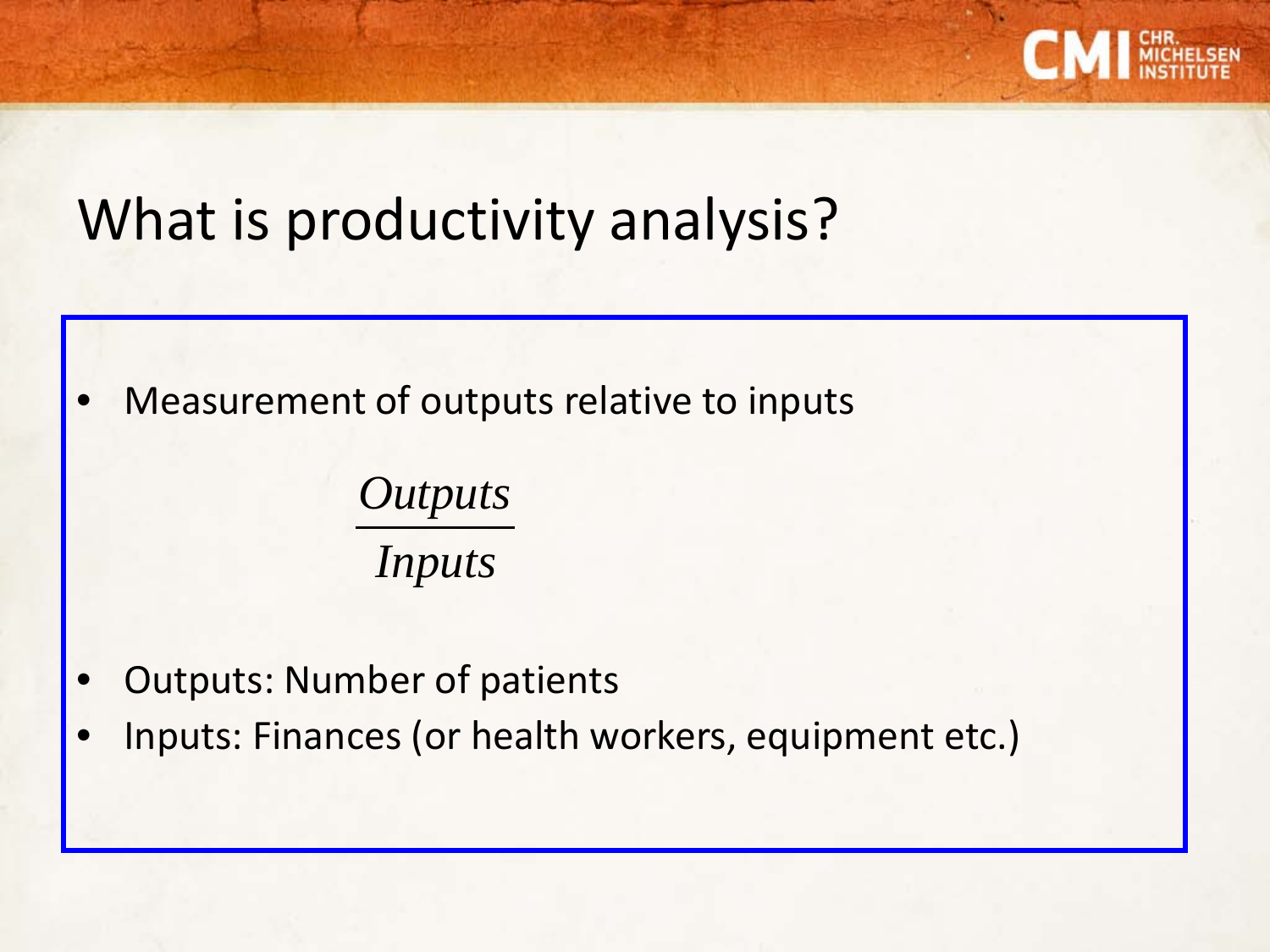

### Why productivity analysis?

- Identify and learn from most productive units
- Allocate resources efficiently and equitably
	- Ex: Personell from low to high productive units
		- Higher output?
		- More equal workload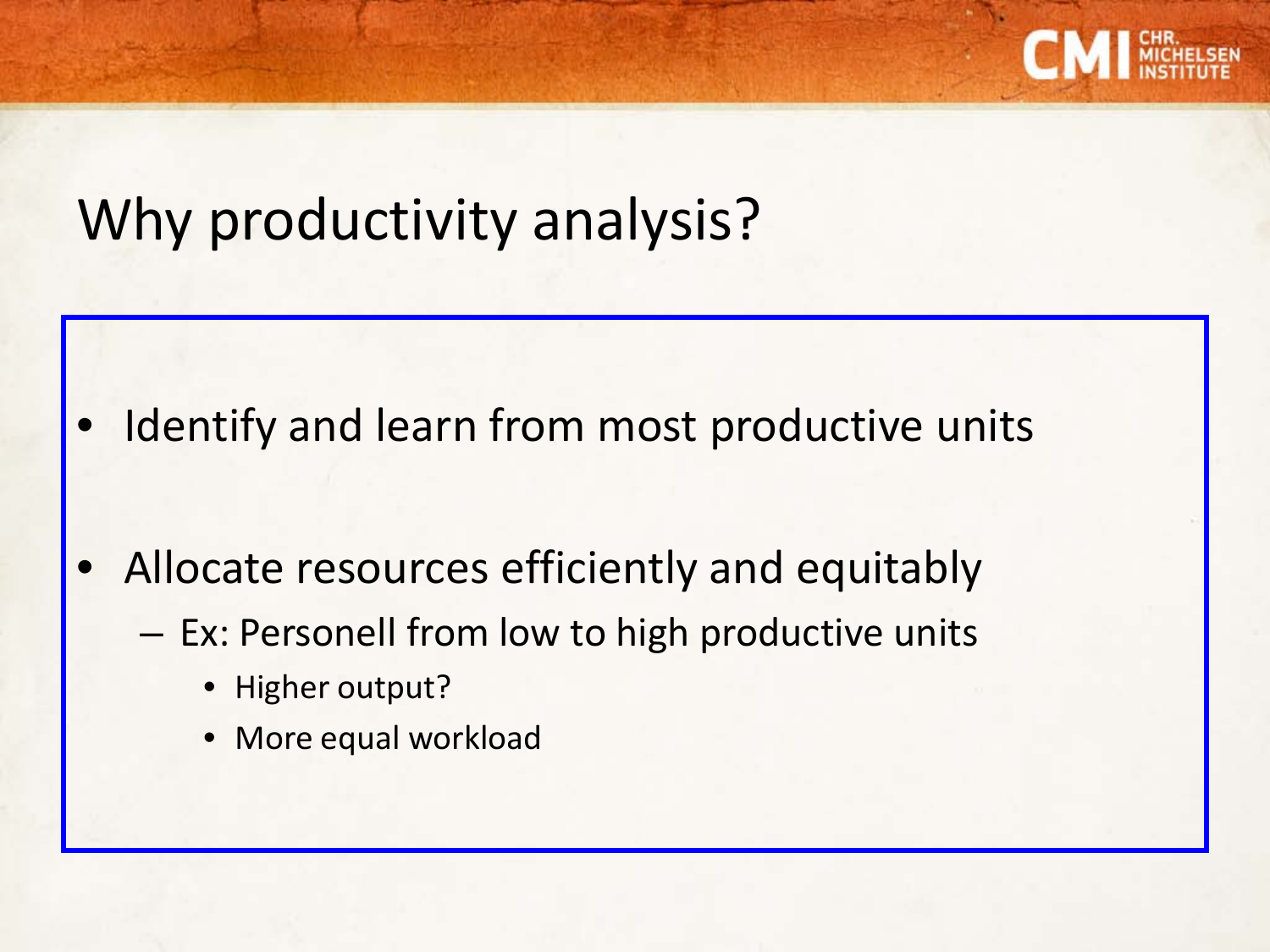

## Methods for benchmarking productivity

- Total Factor Productivity analysis (TFP)
	- Compare each facility to the best performing facility
- Data Envelopment Analysis (DEA)
	- Compare to high performing but "similar" facilities
		- Similar size, similar input mix
- Stochastic Frontier Analysis (SFA)
	- Take into account possible measurement errors in your peers' productivity levels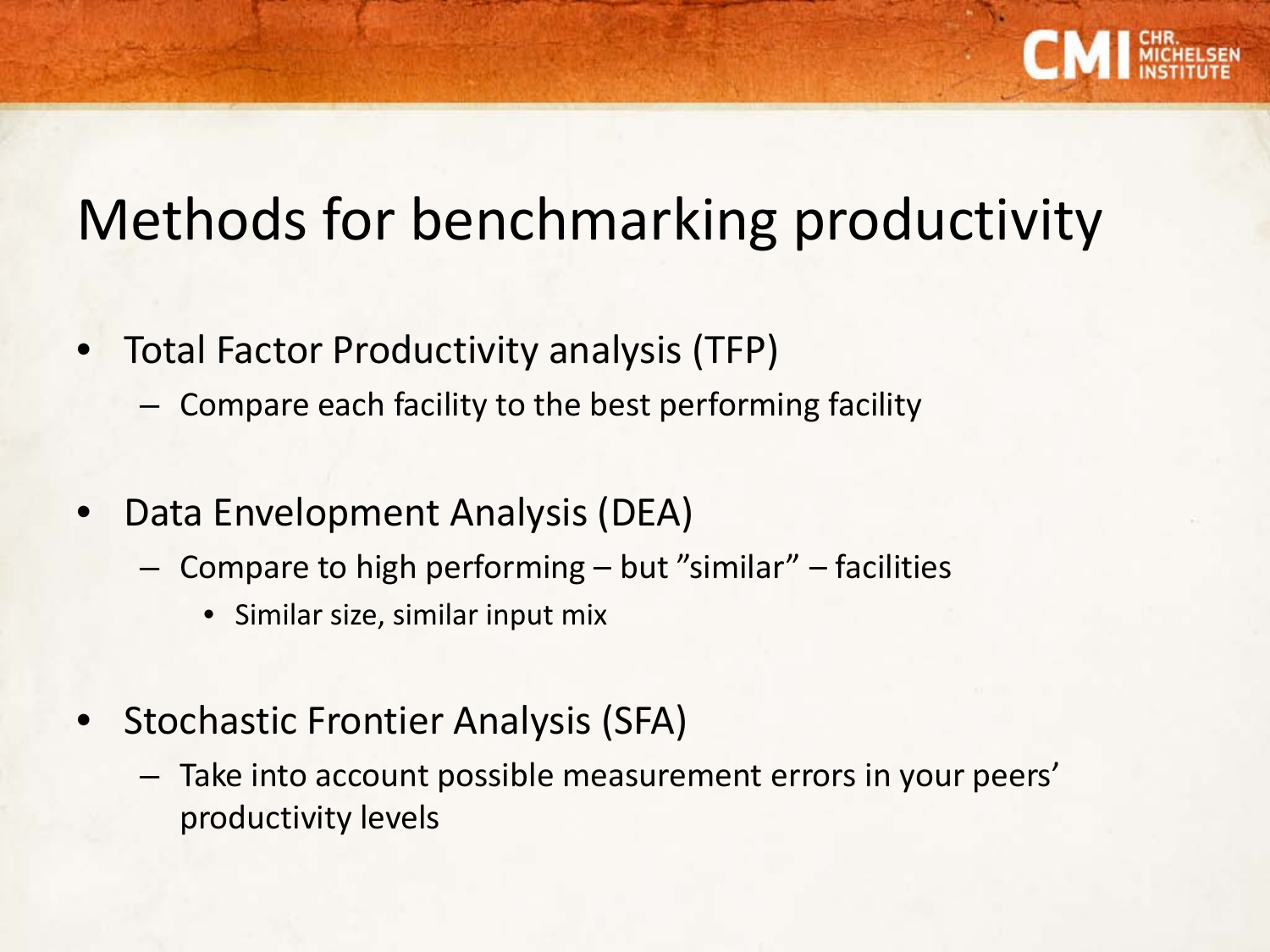

#### **MAP project, Tanzania (2006-10):** Health worker Motivation, Availability and Performance



- 9 rural districts
- 126 health facilities
	- 99 with data on number of patients over time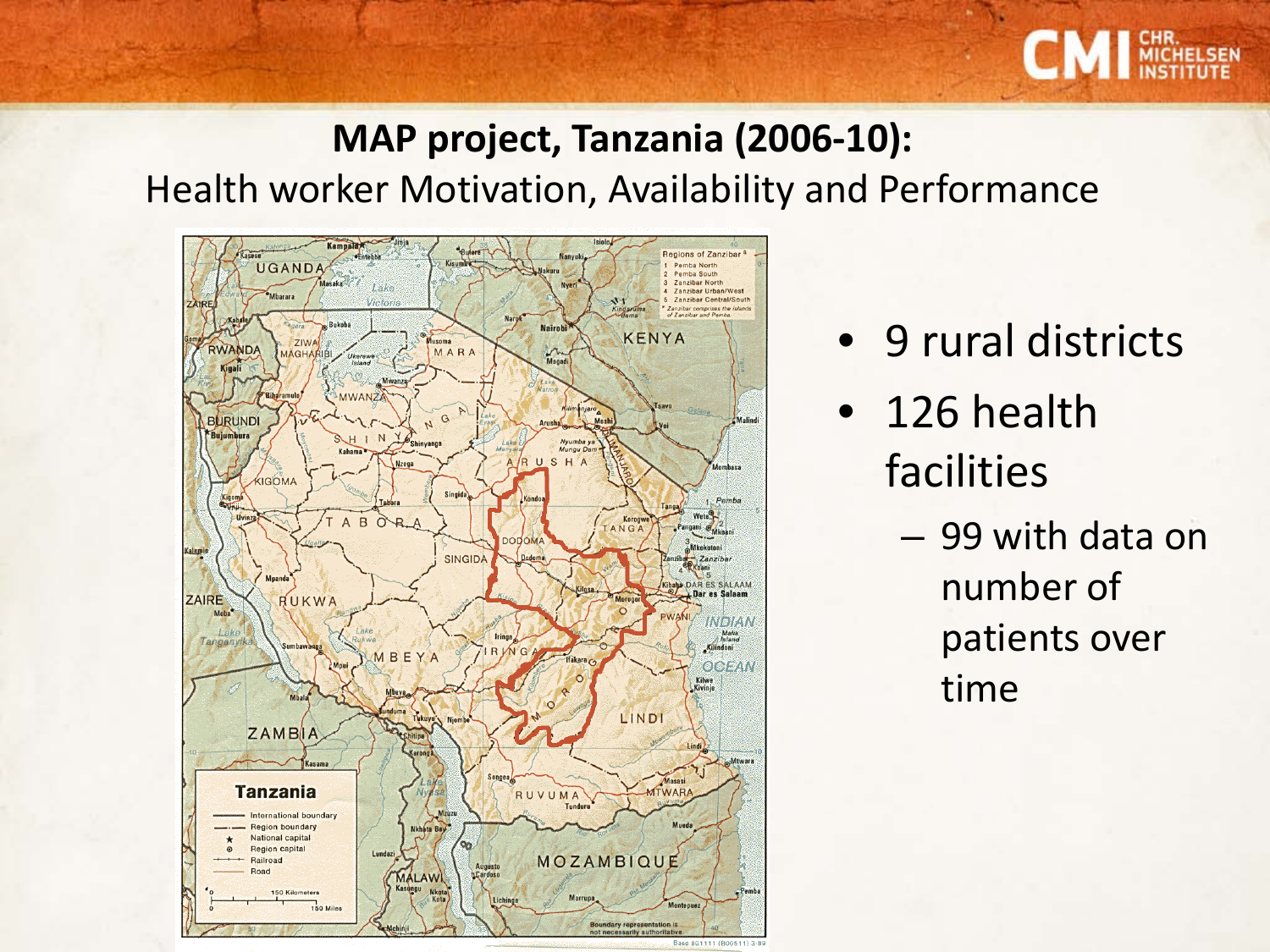

## Simple productivity analysis

- Input:
	- Number of health workers in the OPD
- Output:
	- Number of patients treated in the OPD
- ⇒ Productivity:
	- Patients pr health worker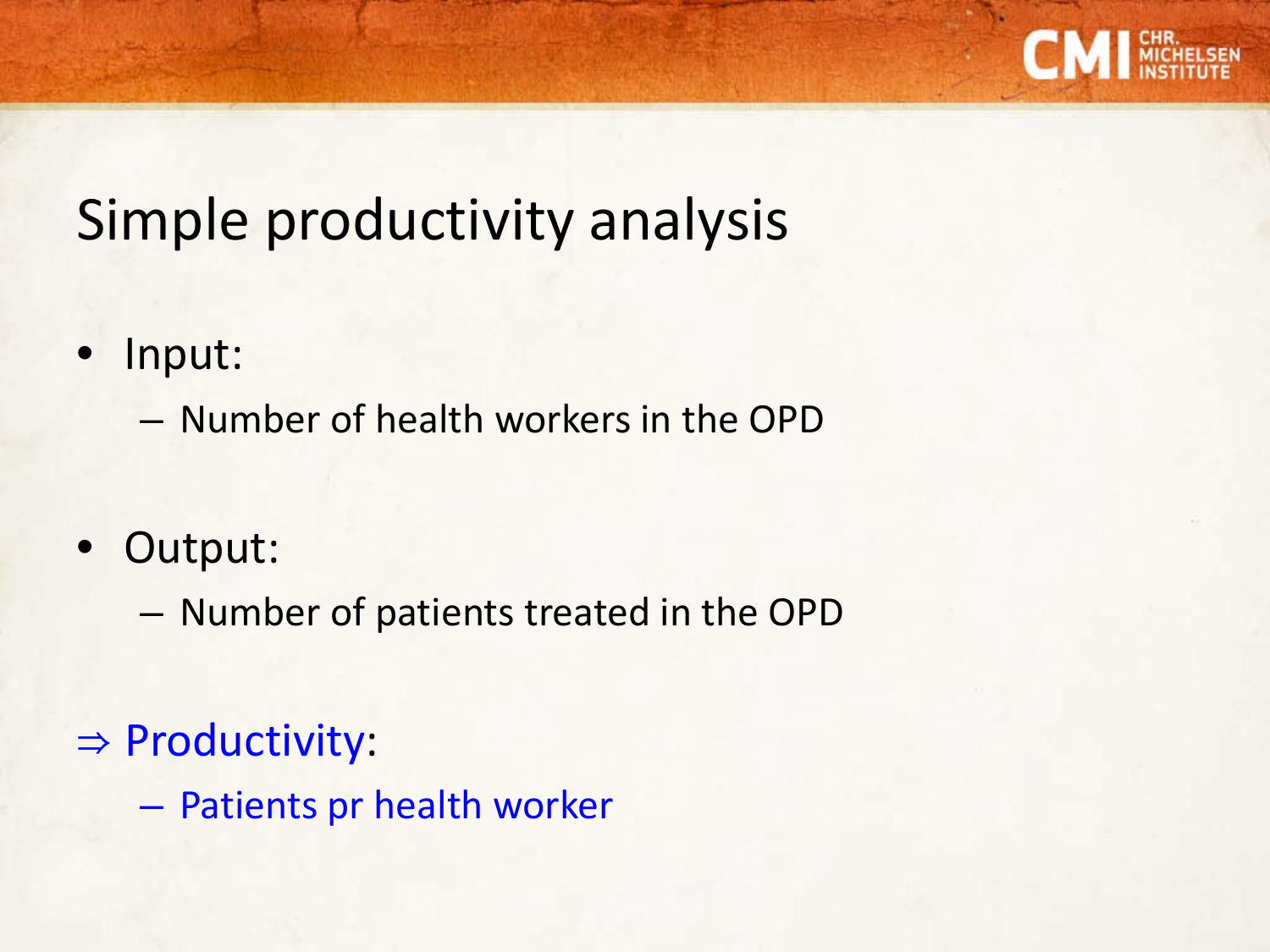

#### Patients per health worker (per day)

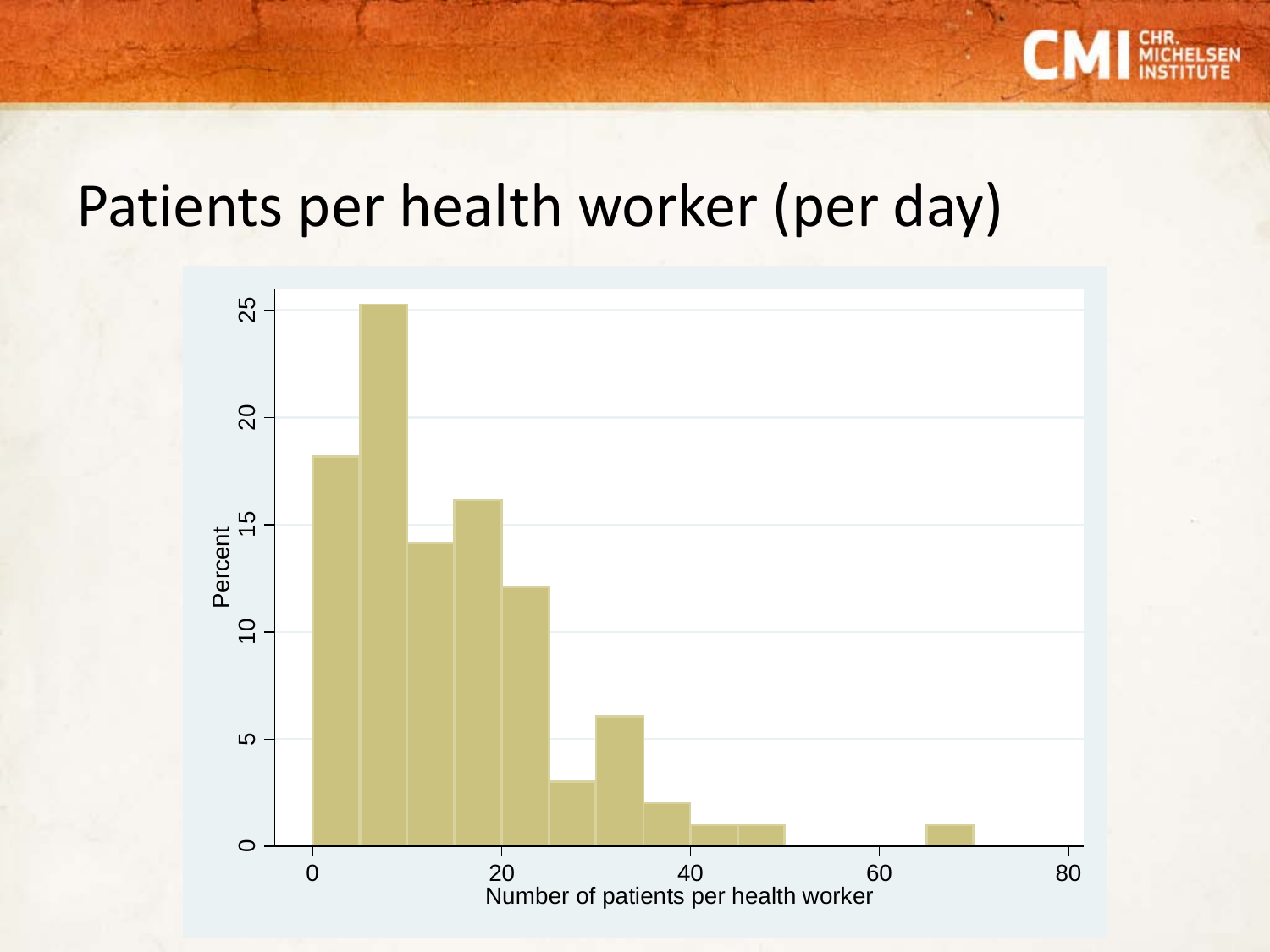

#### Productivity levels – by health facility

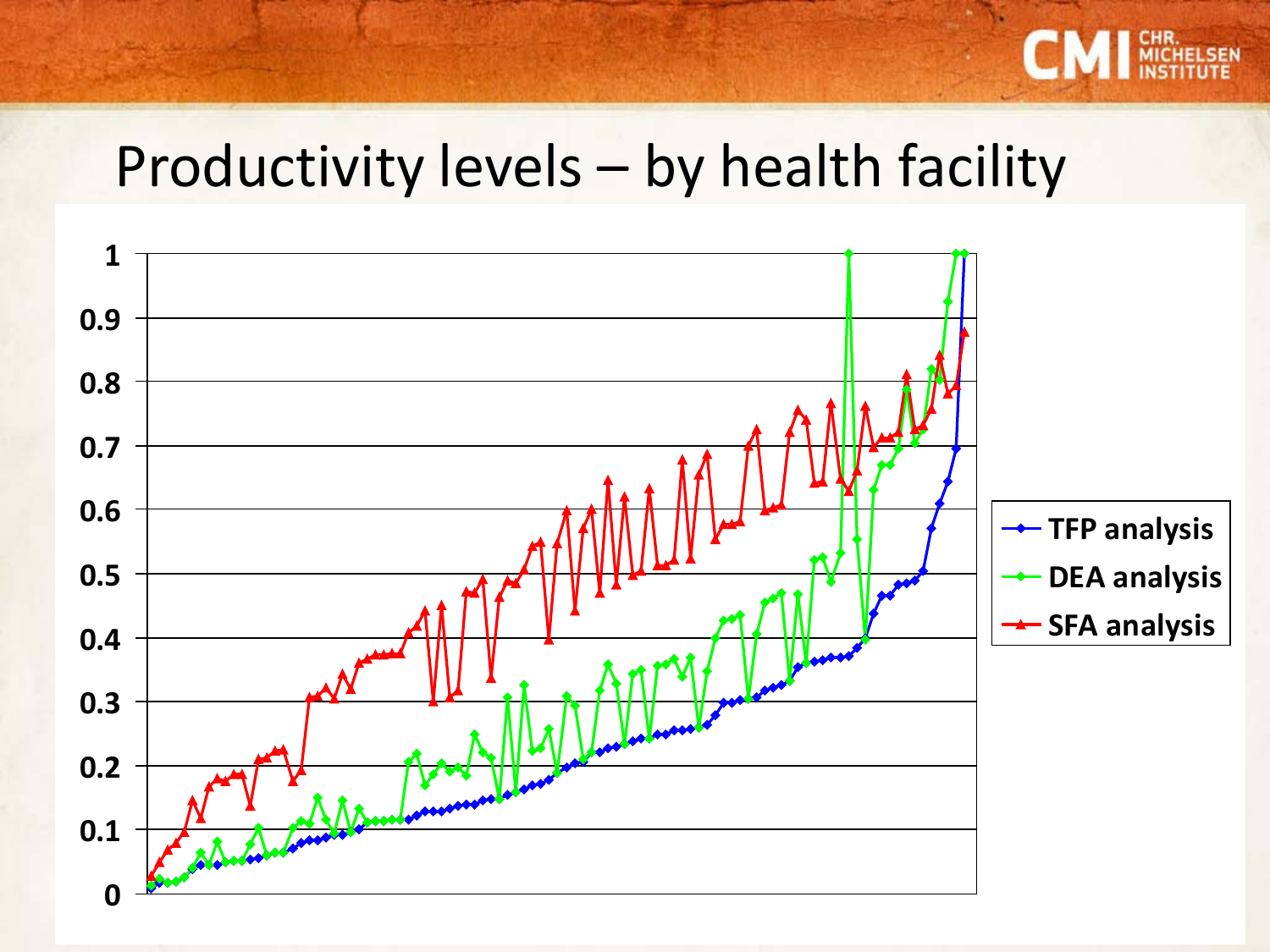

### Average productivity (and variation)



Variation: 5 - 95 percentile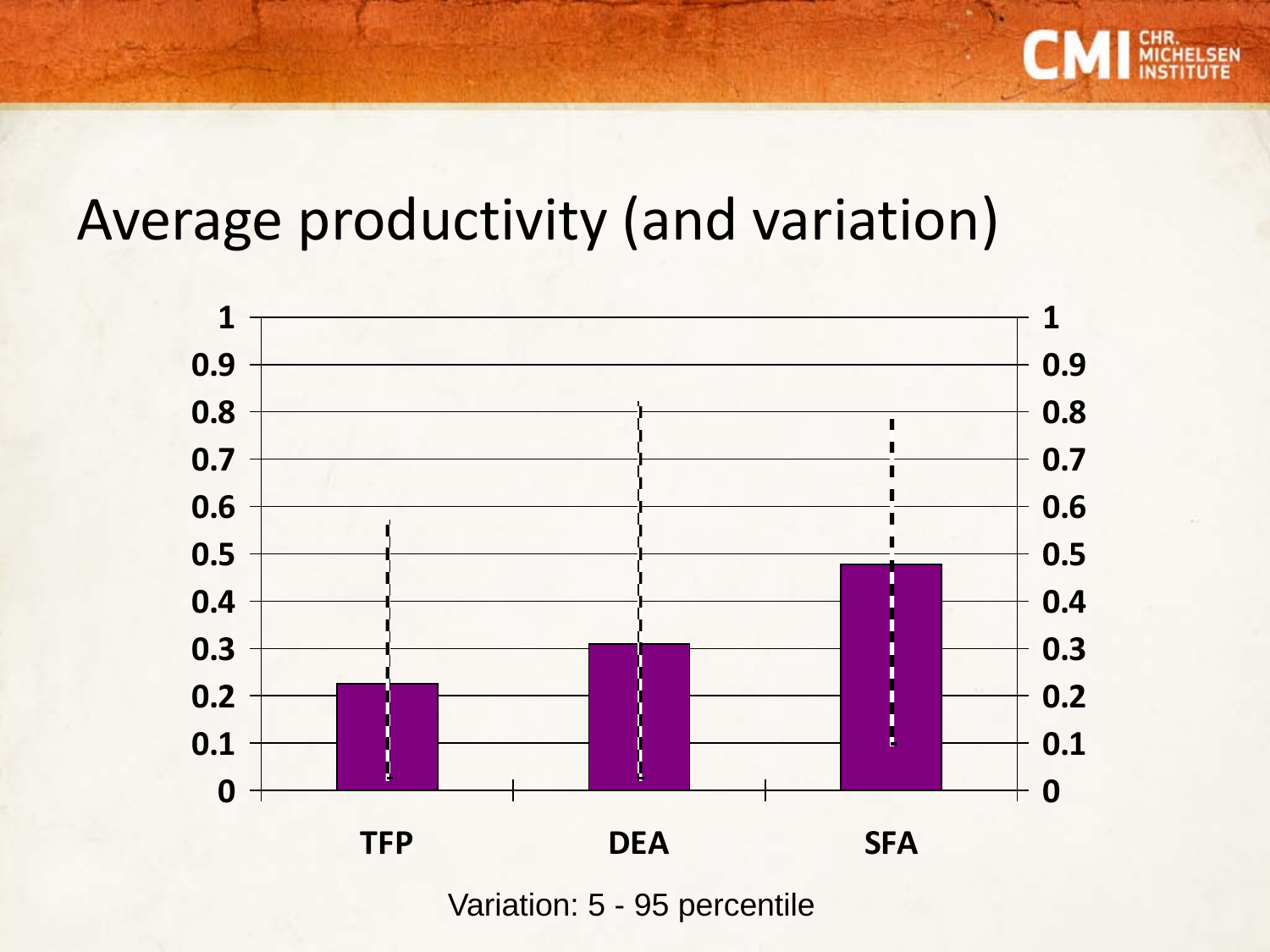

### **Conclusions**



• Low average productivity – A few facilities do much better than most of the others

• Large variation in productivity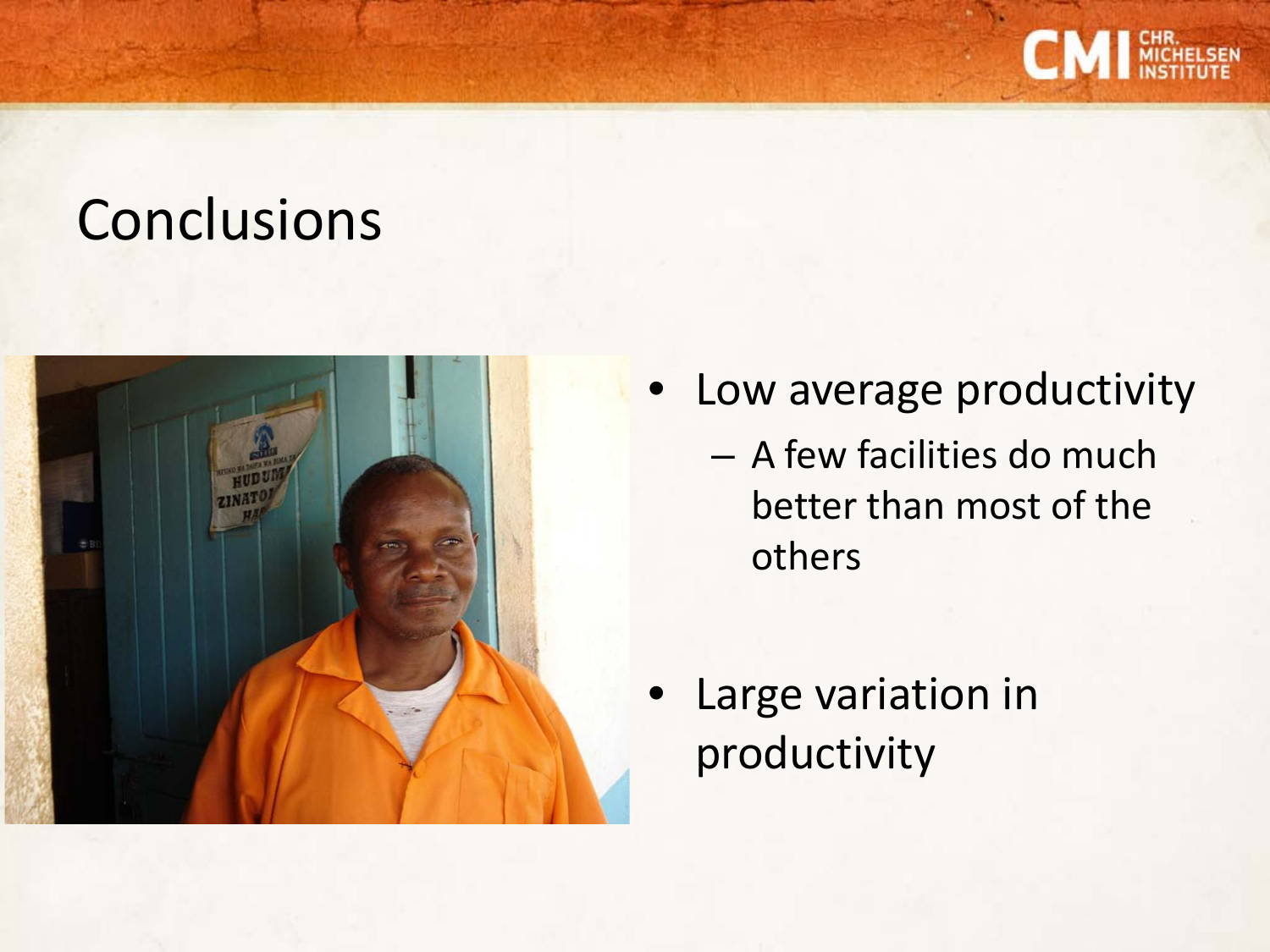

### What to do?

- Learn from high performers
- Allocate additional health workers to high productive units
- Fewer health workers at low productive units?
	- Not necessarily. Could imply close-down. Equity?